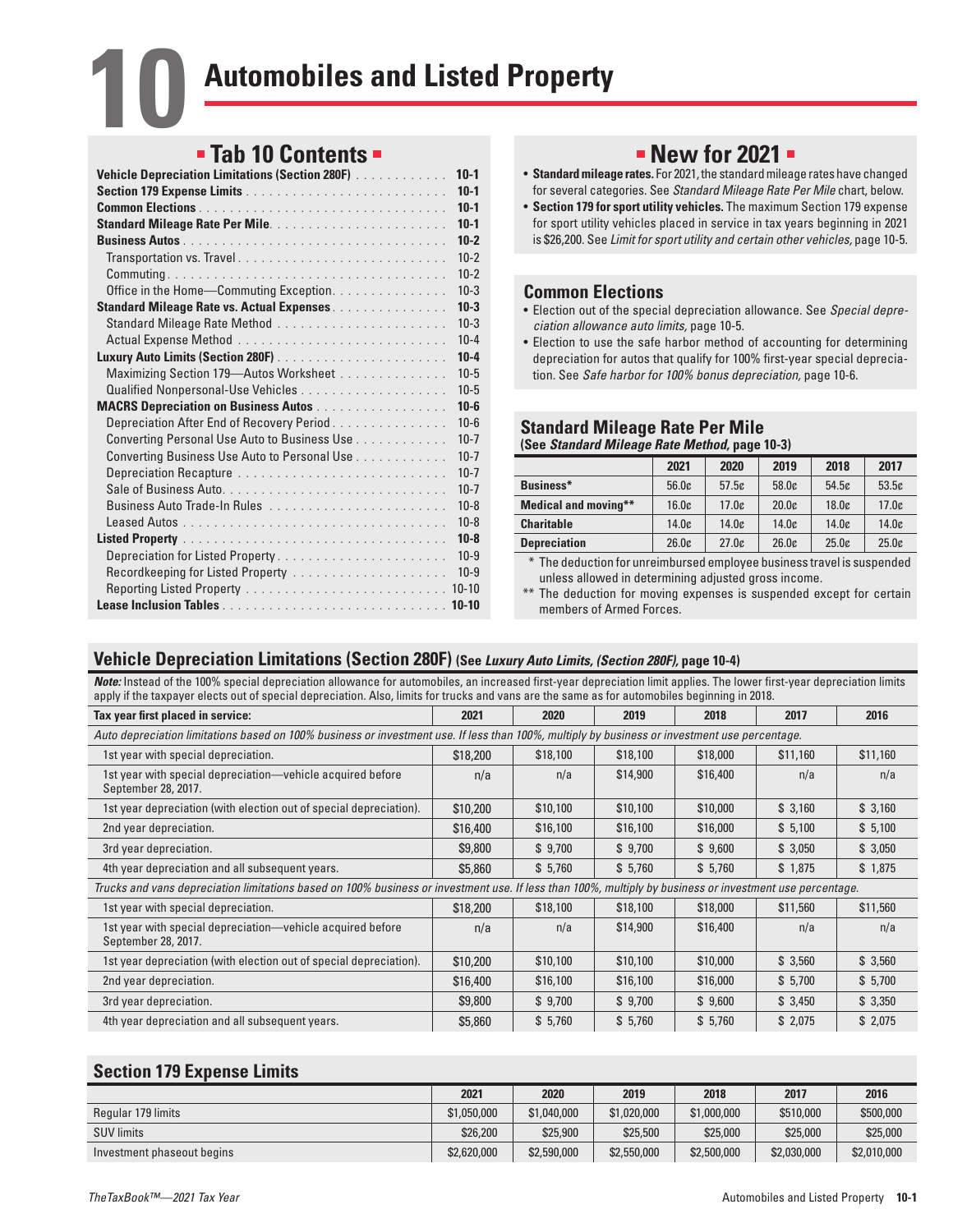## **Business Autos**

#### **Cross References**

- IRS Pub. 463, *Travel, Gift, and Car Expenses*
- Rev. Proc. 2021-31
- Rev. Rul. 99-7

# **Related Topics**

- Business Use of Home, Tab 5
- Meals, Entertainment, Travel, and Lodging, Tab 8
- Depreciation, Tab 9
- Vehicle Credits, Tab 11

### **Business Autos**

A taxpayer who uses his or her auto for business purposes may generally use one of the two following methods to compute deductible expenses.

- Standard mileage rate, or
- Actual car expenses.

See *Standard Mileage Rate vs. Actual Expenses,* page 10-3.

**Employee business use of auto.** The deduction for using an auto as an employee is not currently allowed for most taxpayers due to the suspension of miscellaneous itemized deductions that are subject to the 2% AGI limit. These expenses have been suspended for tax years beginning after December 31, 2017, and before January 1, 2026. Reimbursements under accountable plans are still allowed. See *Accountable/Nonaccountable Plans,*Tab 8.

*Exceptions:* Deductions for expenses that are deductible in determining adjusted gross income are not suspended. For example, Armed Forces reservists, qualified performing artists, and feebasis state or local government officials are allowed to deduct unreimbursed employee travel expenses as an adjustment to total income on Schedule 1 (Form 1040). Also allowed are expenses for self-employed taxpayers who report income and expenses on Schedules C, E, or F.

Leased autos. If a taxpayer uses actual expenses to compute the deduction for a leased auto, additional rules affect the amount of lease payments that can be deducted. See *Leased Autos,* page 10-8.

Definition of auto. For depreciation purposes, an auto or automobile is any four-wheeled vehicle (including a truck or van) made primarily for use on public streets, roads, and highways. Its unloaded gross vehicle weight must not be more than 6,000 pounds. An auto includes any part, component, or other item physically attached to it or usually included in the purchase price.

An auto does not include:

- An ambulance, hearse, or combination ambulance-hearse used directly in a business,
- A vehicle used directly in the business of transporting persons or property for pay or hire, or
- A truck or van that is a qualified nonpersonal use vehicle.

An auto does not include a vehicle that by its nature is not likely to be used more than a minimal amount for personal purposes. See *Qualified Nonpersonal-Use Vehicles,* page 10-5.

#### **Transportation vs. Travel**

For tax purposes, the term "transportation" refers to business expenses of getting from one place to another within the city or metropolitan area that is the taxpayer's tax home.

The term "travel" refers to business expenses incurred while a taxpayer travels to an area outside his or her tax home for business purposes. See *Travel and Lodging,*Tab 8, for more information about deductible travel expenses.

### **When Are Transportation Expenses Deductible?**

Most self-employed taxpayers can use this chart. Do not use this chart if the taxpayer's home is the principal place of business.

**Home.** Home is the place where a taxpayer resides. Transportation expenses between home and the main or regular place of work are personal commuting expenses and are not deductible. A taxpayer can have more than one regular work location on different days.

**Temporary work location.** A temporary work location is a place where the taxpayer's work assignment is realistically expected to last, and does in fact last, one year or less. If the taxpayer does not have a regular or main work location, transportation to a temporary work location is considered nondeductible commuting.

**Second job.** If a taxpayer regularly works at two or more places in one day, whether or not for the same employer, deduct transportation expenses of getting from one work place to another. If the taxpayer does not go directly from a first job to a second job, only deduct transportation expenses of going directly from a first job to a second job. Do not deduct transportation costs between home and a second job on a day off from the main job.



### **Commuting**

Commuting expenses are not deductible. Commuting includes transportation between the taxpayer's home and regular workplace. Commuting expenses are not deductible no matter how far the taxpayer's home is from his or her regular workplace. A taxpayer can have more than one regular workplace, but will have only one commuting trip from home and one commuting trip back to home each day.

**Example:** Byron is self-employed. Sometimes Byron works at Warehouse A during the week, and sometimes he works at Warehouse B. His trip to either warehouse going to work is nondeductible commuting, as is his trip home after work. However, if Byron goes to work at Warehouse A, then drives to Warehouse B, then drives home from Warehouse B after work, only the first and last trips are nondeductible commuting. The trip from Warehouse A to Warehouse B while at work is deductible as a business expense.

Attempts to make commuting deductible. A taxpayer cannot make commuting expenses deductible by working during the trip, displaying advertising on the vehicle, or hauling tools or supplies.

**Example:** Savannah is self-employed and drives 12 miles from her home to her office and back each work day. She has her company logo, slogan, and phone number on her car, and she often makes hands-free calls to her clients along the way. Although Savannah may be able to

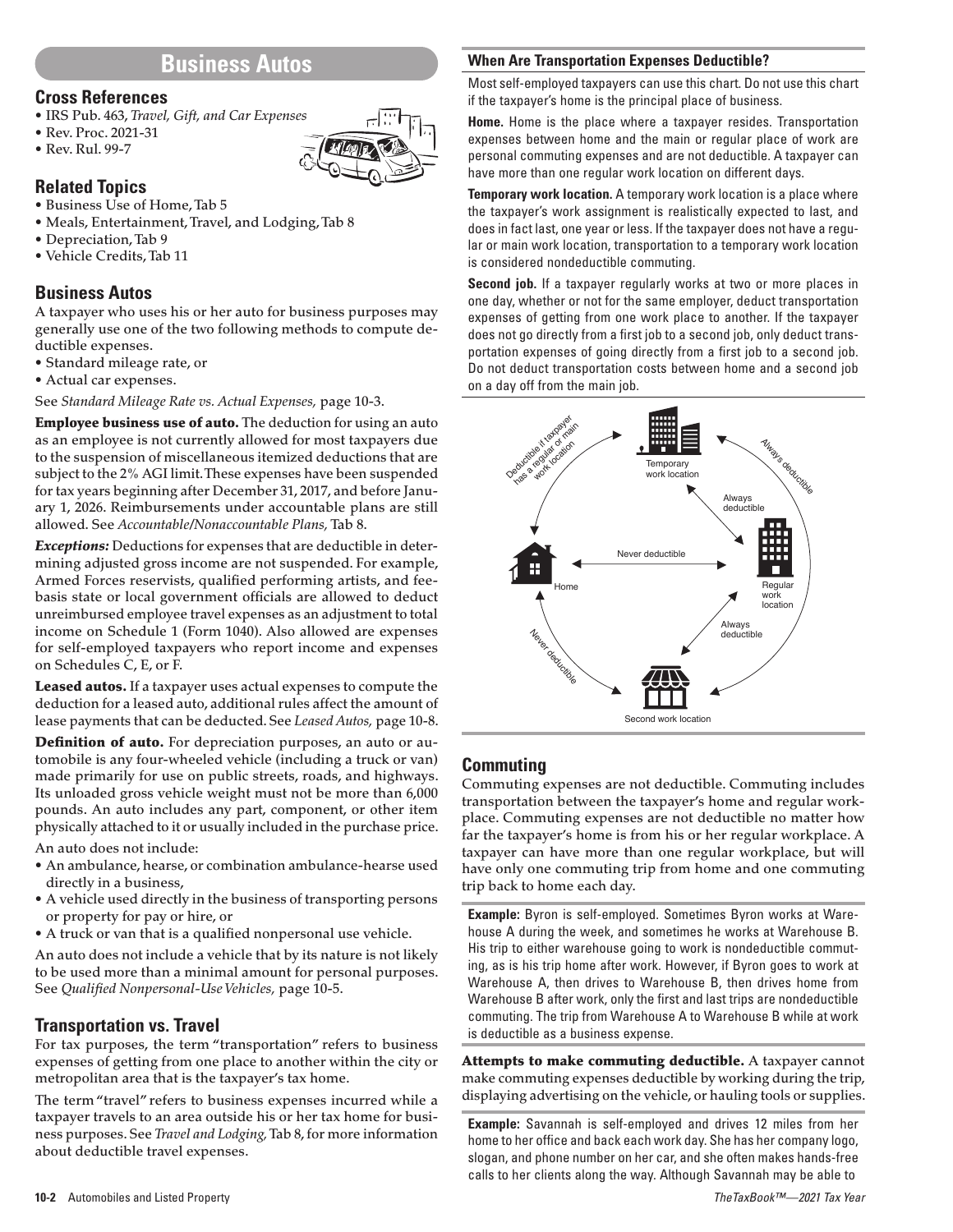deduct expenses for advertising and business cell phone expenses, the costs of driving to and from her office each day are costs of commuting and are not deductible.

Temporary workplace. If the taxpayer has one or more regular work locations away from his or her home, the costs of transportation to a temporary work location are deductible regardless of distance. (Rev. Rul. 99-7)

**Example #1:** Michael is a self-employed merchandise representative for stores within the metropolitan area where he lives. Each day Michael drives to one of three different stores in the area to work. The three stores are regular work locations, and the transportation expenses from Michael's home to those locations are nondeductible commuting. On occasion Michael starts out his day driving to a customer's home before driving to his regular work location. The customers' homes are considered temporary workplaces, not commuting, so the costs of driving from home to the location are deductible.

No regular place of work. If the taxpayer has no regular place of work in the city or metro area where he or she lives, transportation expenses to temporary work locations are considered commuting expenses and are not deductible. However, travel expenses outside the metro area may be deductible. See *Travel and Lodging,*Tab 8.

**Example #2:** Assume the same facts as Example #1, above, except Michael does not have any regular work locations. Because Michael does not have any regular work locations, the costs of driving to temporary work locations are considered commuting, and are not deductible.

*Couriers and ride-hailing.* Couriers and ride-hailing (e.g. Uber, Lyft) are two examples where individuals may not have regular work locations to start their days. Because there is no regular work location, the costs of driving to their first stop, and driving from their last stop home, are commuting and are not deductible.

**Example:** Brett is a self-employed courier. He does not have a qualifying home office. In the morning he signs on from home with his dispatcher. The dispatcher gives Brett several addresses to pick up packages for delivery around his metro area. His first stop is four miles away from his home, and his last stop is six miles away from his home. Brett's total mileage for the day is 75 miles. His business use mileage is 65 miles, since his first and last stops are nondeductible commuting mileage.

**Parking.** If the trip is nondeductible, the parking is nondeductible. For example, if the trip is commuting to work, the parking at the work site is nondeductible.

*Union members.* If a worker gets an assignment at a union hall, then goes to the work site, the cost of transportation from the union hall to the work site is considered commuting and is not deductible.

Two places of work. If a taxpayer commutes from home to a work location, then drives from that location to another busi-

ness location such as a second job, those trips may be deductible business mileage. In this case, the last trip home would be considered commuting.



## **Office in the Home—Commuting Exception**

One of the requirements for deducting expenses for

business use of the home is that the home satisfies the "principal place of business" test. If the home is the principal place of business for the taxpayer, there are no commuting miles. In this case, transportation expenses of going between the residence and other work locations in the same trade or business qualify for a deduction as business transportation expenses.

Factors considered in determining whether the taxpayer's home is the principal place of business include the relative importance of the activities performed at each place where the taxpayer conducts business and the amount of time spent at each place where business is conducted. A home office meets the principal place of business test if the taxpayer uses it exclusively and regularly for administration and management activities, and the taxpayer has no other fixed location where substantial administrative or management activities are conducted. See *Business Use of Home,*Tab 5.

**Court Case:** The taxpayers were both union electricians. None of the work sites provided them with permanent office space for administrative work. They maintained a 60-square-foot office in their home that was used for both personal and business purposes. The taxpayers claimed their vehicle expenses for transportation to and from temporary work sites were deductible because they met the qualifications to deduct expenses for business use of their home. The Tax Court did not allow the expenses because the office in their home did not meet the exclusive use test. (*Haag,* T.C. Summary 2016-29)

# **Standard Mileage Rate vs. Actual Expenses**

### **Cross References**

- IRS Pub. 463, *Travel, Gift, and Car Expenses*
- IRS Pub. 946, *How to Depreciate Property*
- IRC §280F, *Limitation on depreciation for luxury automobiles; limitation where certain property used for personal purposes*
- Rev. Proc. 2021-31

## **Related Topics**

- Rental Expenses, page 7-4
- Meals, Entertainment, Travel, and Lodging, Tab 8
- Depreciation, Tab 9

## **Standard Mileage Rate Method**

Instead of deducting the actual expenses of business use of an automobile, a taxpayer can use the standard mileage rate method. The standard mileage rate for 2021 is 56¢ per mile. For years prior to 2021, see the *Standard Mileage Rate Per Mile* chart, page 10-1.

Costs included in the standard mileage rate. The standard mileage rate can be used as a substitute for actual expenses for the following items.

- Depreciation.
- Gas and oil.
- Lease payments.
- Insurance.

• Maintenance and repairs. • Vehicle registration fees. Costs not included in the standard mileage rate. The following

expenses are deductible in addition to the standard mileage rate. • Interest.

- 
- Personal property taxes.
- Parking fees and tolls.

*Interest.* The business-use percentage of interest on a loan used to purchase a vehicle may be included in addition to the standard mileage rate.

*Personal property taxes.* The business-use percentage of state and local personal property taxes on motor vehicles can be deducted in addition to the standard mileage rate. See *Personal Property Taxes,*Tab 4.

*Parking fees and tolls.* In addition to the standard mileage rate, a taxpayer can deduct any business-related parking fees and tolls. Parking fees a taxpayer pays to park at his or her regular place of business, as well as tolls incurred during the taxpayer's normal commute, are considered part of the taxpayer's commute and not deductible. See *Commuting,* page 10-2.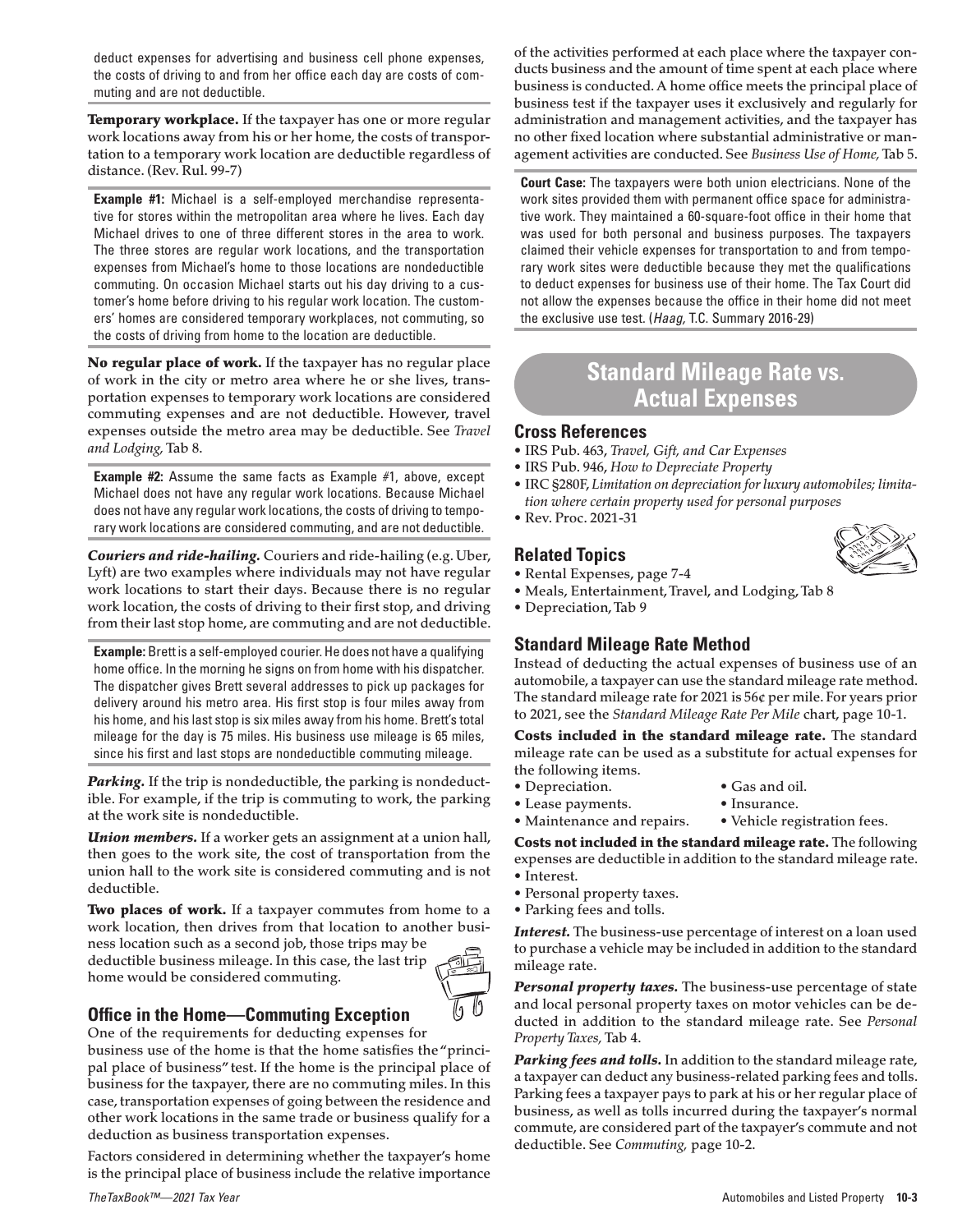Choosing the standard mileage rate. To use the standard mileage rate for an automobile owned by the taxpayer, the standard mileage rate must be used in the first year the auto is available for use in the taxpayer's business. In subsequent years the taxpayer can choose to use either the standard mileage rate or actual expenses.

The choice to use the standard mileage rate must be made by the due date of the tax return, including extensions. The choice to use the standard mileage rate cannot be revoked, although the choice is available to switch to actual expenses in a later year. See IRS Pub. 463, *Travel, Gift, and Car Expenses,* for more information about switching from the standard mileage rate to actual expenses.

*Leased vehicle.* To use the standard mileage rate for a leased vehicle, the taxpayer must use the standard mileage rate for the entire lease period.

Depreciation component of standard mileage rate. For computing the taxpayer's basis in an automobile, the standard mileage rate has a component that represents depreciation. For 2021, the depreciation component is 26¢ per mile. See *Sale of Business Auto,* page 10-7.

If the actual expense method is used in any year after the standard mileage rate method has been used, the straight-line method of depreciation must be used. (Rev. Proc. 2004-64)

| Rate per mile 26¢  27¢  26¢  25¢  25¢ |  |  |  |
|---------------------------------------|--|--|--|

*Note:* These rates do not apply for any year in which the actual expenses method was used.

*Depreciation beyond zero.* The taxpayer must reduce the basis of an automobile by the depreciation component of the standard mileage rate, but the basis cannot go below zero. If the depreciation component of the standard mileage rate exceeds the adjusted basis of the automobile, the automobile is considered fully depreciated, but this does not prevent the taxpayer from continuing to claim the full amount of the standard mileage rate. The depreciation component is used only to compute gain or loss if the vehicle is sold or computing depreciation when switching from the standard mileage rate to the actual expenses method.

Recordkeeping. Since passenger autos are considered listed property under the Internal Revenue Code, certain recordkeeping requirements must be met. See *Recordkeeping for Listed Property,* page 10-9.

Cars for hire-Uber and Lyft. An individual can use the standard mileage rate for automobiles used for hire, such as a taxi, Uber, Lyft, or other ride-hailing arrangements.

Who cannot use the standard mileage rate method? The standard mileage rate method cannot be used if the taxpayer:

- Uses five or more automobiles at the same time for business, such as in a fleet operation.
- Claimed a depreciation deduction for the automobile using any method other than straight-line depreciation over its estimated useful life.
- Claimed a Section 179 deduction on the vehicle.
- Claimed actual expenses for an automobile that is leased.
- Claimed a special depreciation allowance on the vehicle.
- Has an employer-provided business auto and unreimbursed auto expenses.

*Rural mail carriers.* Rural mail carriers who receive a qualified reimbursement for expenses cannot use the standard mileage rate. In addition, for tax years beginning after 2018 and before 2026, the 2% AGI miscellaneous itemized deductions are not allowed for unreimbursed expenses.

**Author's Comment:** The five-or-more automobiles limit does not apply when a taxpayer uses different autos at different times. The test applies when five autos are used at the same time. For example, selling an auto and replacing it with a new one counts as only one auto for purposes of this test.

## **Actual Expense Method**

Instead of using the standard mileage rate method for computing business automobile expenses, a taxpayer can use the actual expense method. If the actual expense method is chosen for the first year the vehicle is used for business, the actual expense method must be used for all subsequent years.

If the taxpayer chooses the standard mileage rate in the first year the car is available for use in the taxpayer's business, the taxpayer can choose to use either the standard mileage rate or actual expenses in later years.

| <b>Costs Included in Actual Expenses</b>                                        |                                                                    |                                                                                                    |  |  |  |  |
|---------------------------------------------------------------------------------|--------------------------------------------------------------------|----------------------------------------------------------------------------------------------------|--|--|--|--|
| • Depreciation<br>• Licenses<br>$\bullet$ Gas<br>$\cdot$ 0il<br>$\bullet$ Tolls | • Lease payments<br>• Insurance<br>• Garage rent<br>• Parking fees | • Registration fees<br>• Repairs<br>$\bullet$ Tires<br>• Interest on loan (self-<br>employed only) |  |  |  |  |

Sales tax. Generally, sales taxes on the auto are part of the auto's basis and are recovered through depreciation. See *MACRS Depreciation on Business Autos,* page 10-6.

Nondeductible expenses. Fines for traffic violations are never deductible, even if incurred while driving for business.

Business percentage. If the actual expense method is used, the taxpayer must calculate the business use percentage of the vehicle. The taxpayer must keep records of the total miles driven and the business miles driven to determine the business use percentage. See *Recordkeeping for Listed Property,* page 10-9.

# **Luxury Auto Limits (Section 280F)**

#### **Cross References**

- Form 4562, *Depreciation and Amortization*
- Form 4797, *Sales of Business Property*
- IRS Pub. 463, *Travel, Gift, and Car Expenses*
- IRC §280F, *Limitation on depreciation for luxury automobiles; limitation where certain property used for personal purposes*

### **Related Topics**

- Sales of Business Property (Form 4797), page 6-16
- Local transportation expenses, Tab 7 • Depreciation, Tab 9



## **Section 280F Depreciation Limits**

Luxury auto limits. Annual limits for depreciation apply to most passenger automobiles, trucks, and vans. These limits are referred to in Internal Revenue Code section 280F as "luxury auto limits."

The annual section 280F depreciation limit is reduced based on the business use percentage of the vehicle. Limits apply for subsequent years based on the year the vehicle was placed in service. See *Vehicle Depreciation Limitations (Section 280F),* page 10-1.

Passenger autos. For purposes of the section 280F limitations, a passenger auto, truck, SUV, or van includes any four-wheeled vehicle that is made primarily for use on public streets and highways. A passenger auto also includes any component or other item that is physically attached to the automobile or is included in the purchase price. Vehicles over 6,000 pounds gross vehicle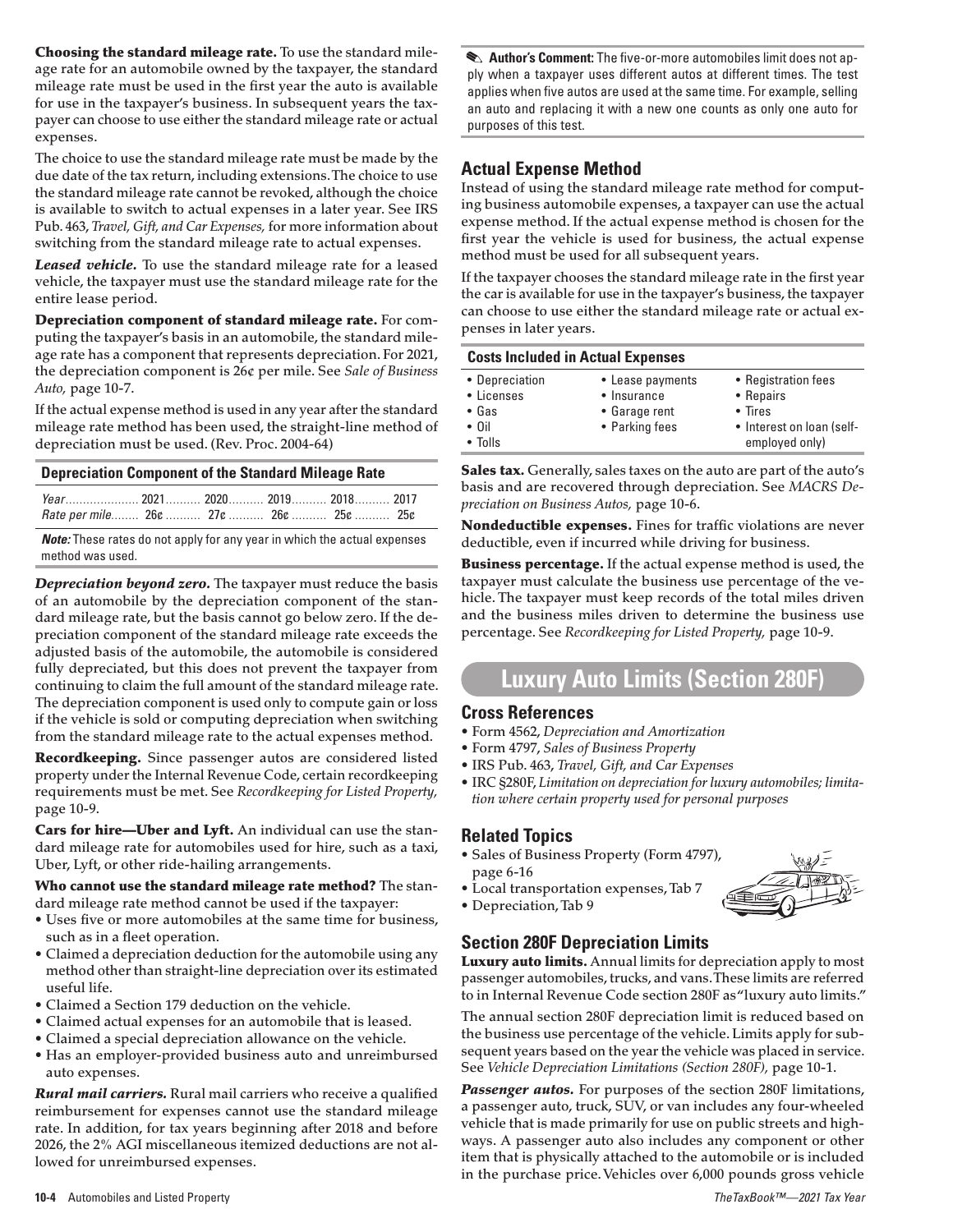weight are not categorized as passenger autos. See *Vehicles over 6,000 pounds,* page 10-6.

Depreciation methods and recovery period for automobiles. Under the General Depreciation System (GDS), the depreciation method is 200DB for automobiles. If the taxpayer elects to use the Alternative Depreciation System (ADS), the straight-line method is used. The recovery period for automobiles is five years whether using GDS or ADS.

Special depreciation allowance auto limits. Automobiles that qualify for the special depreciation allowance are eligible for an increased first-year depreciation limit. For 2021, the first-year depreciation limit under IRC section 280F is \$18,200 if the special depreciation allowance is claimed, or \$10,200 if the taxpayer elects out of the special depreciation allowance.

The higher limit does not apply to the Section 179 expense. For 2021, the combined Section 179 expense and regular depreciation cannot exceed \$10,200 the first year.

*50% business use.* Vehicles are listed property. For vehicles used more than 50% for business, depreciation using MACRS 200DB over five years is available, as well as the Section 179 deduction and special depreciation allowance. Vehicles used 50% or less for business must be depreciated using the alternative depreciation system (ADS), which is straight-line depreciation, also over five years. See *Computing Depreciation,* page 9-2.

If taxpayer uses a vehicle 50% or less for business, the taxpayer is not eligible to claim the special depreciation allowance. Therefore, the first-year depreciation allowance for vehicles used 50% or less for business is limited to \$10,200, rather than the higher limit of \$18,200. See *Vehicle Depreciation Limitations (Section 280F),* page 10-1.

*Vehicle placed-in-service date.* For vehicles used 100% for personal purposes then converted to business use in a later year, the placed-in-service date is different for the Section 179 deduction or special depreciation allowance and regular depreciation.

For purposes of the Section 179 deduction or special depreciation, a newly-acquired vehicle is considered to be placed in service whether it is used for personal purposes, business, or production of income. If a vehicle is used 100% for personal purposes in the year of acquisition, the Section 179 deduction and special depreciation are not available in subsequent years.

For regular depreciation, if an auto is used 100% for personal purposes in the year of acquisition, but is converted to business use in a later year, the auto is considered to be placed in service in the year first used for business.

**Example:** In 2020, Jennie purchased a vehicle which she used 100% for personal purposes during the year. In 2021, Jennie began using the vehicle for business. Jennie cannot claim the Section 179 deduction or special depreciation allowance in 2021 because her vehicle is considered to have been placed in service in 2020. However, her vehicle is considered to have been placed in service in 2021 for purposes of regular depreciation.

Section 179 expense and special depreciation for autos. Since the Section 179 expense and special depreciation allowance are applied before determining regular depreciation under MACRS, those allowances must be considered as part of the computation to keep the deductions below section 280F limits.

Limit for sport utility and certain other vehicles. For sport utility (SUV) and certain other vehicles, the Section 179 deduction is limited to \$26,200 (2021). This rule applies to any four-wheeled vehicle primarily designed or used to carry passengers over public streets, roads, or highways, that is not subject to the section 280F depreciation limits and that is rated at no more than 14,000 **continued on the state of the example of the example of the example of the example of the example of the example of the example of the example of the examp** 

pounds gross vehicle weight. The \$26,200 limit does not apply to any vehicle:

- Designed to have a seating capacity of more than nine persons behind the driver's seat,
- Equipped with a cargo area (either open or enclosed by a cap) of at least six feet in interior length that is not readily accessible directly from the passenger compartment, or



• That has an integral enclosure, fully enclosing the driver compartment and load carrying device, does not have seating rearward of the driver's seat, and has no body section protruding more than 30 inches ahead of the leading edge of the windshield.

Depreciation limits—standard mileage rate. The limitations of section 280F do not apply to the depreciation component of the standard mileage rate. For example, if a taxpayer places a vehicle in service in 2021, uses the standard mileage rate, and drives 45,000 miles for business, the depreciation component would be  $$11,700$  (45,000 × 26¢). The full standard mileage rate is allowed, even though the depreciation component is more than the annual luxury auto limit of \$10,200.

### **Maximizing Section 179—Autos Worksheet**

See *Section 179 expense and special depreciation for autos,* previous column. If depreciation using accelerated MACRS does not exceed the section 280F depreciation limitation for the first year, use the following worksheet to maximize the Section 179 deduction.

*Note:* Only use this worksheet when electing out of 100% special depreciation. If 100% special depreciation is claimed on a vehicle subject to the section 280F depreciation limitation, there is no additional benefit in electing Section 179.

#### **Worksheet**

| 3) Multiply line 2 by 20% if the half-year convention is<br>used, or 5% if the mid-quarter fourth quarter |  |
|-----------------------------------------------------------------------------------------------------------|--|
|                                                                                                           |  |
| 4) Multiply the first year section 280F depreciation limit                                                |  |
| 5) Subtract line 3 from line 4. If negative, stop here. No<br>Section 179 deduction should be claimed for |  |
|                                                                                                           |  |
| convention is used, or 95% if the mid-quarter fourth                                                      |  |
| 6) Divide the result in line 5 by 80% if the half-year                                                    |  |

Line 6 represents the Section 179 deduction that should be elected to receive the greatest benefit on a vehicle in the year of purchase.

## **Qualified Nonpersonal-Use Vehicles**

Qualified nonpersonal-use vehicles are by their nature not likely to be used more than a minimal amount for personal purposes, and are not subject to depreciation limits. They can include vehicles listed under *Vehicles not subject to section 280F,* below, and can also include trucks and vans that have been modified, such as by installation of permanent shelving and painting the vehicle to display advertising or the company's name.

Vehicles not subject to section 280F. The following vehicles are not subject to the depreciation limitations under section 280F or any of the other listed property rules.

• Clearly-marked police and fire vehicles.

• Ambulances and hearses.

- Unmarked vehicles used by law enforcement officers if the use is officially authorized.
	-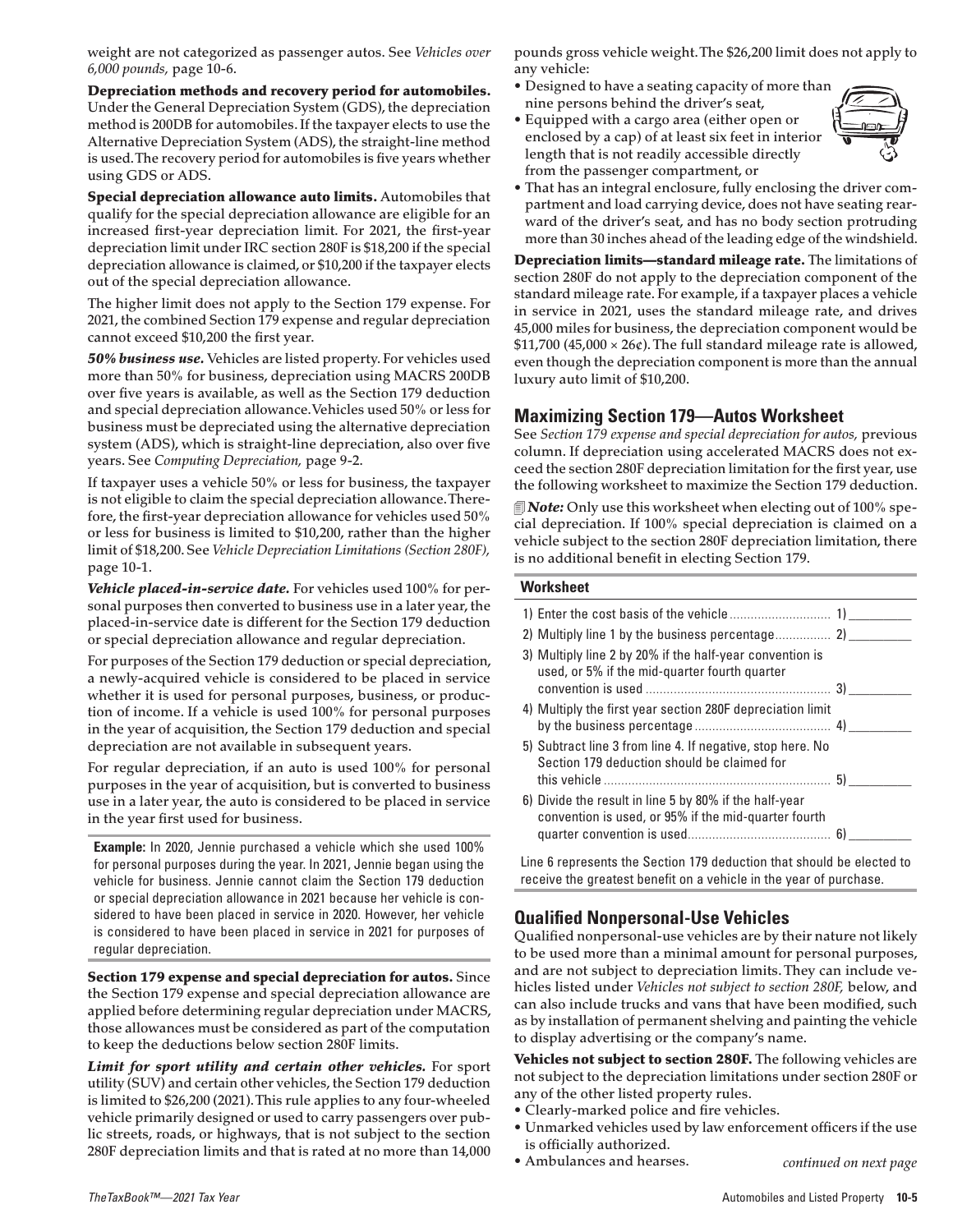- Any vehicle with a loaded gross vehicle weight of over 14,000 pounds that is designed to carry cargo.
- Bucket trucks (cherry pickers), cement mixers, dump trucks, garbage trucks, flatbed trucks, and refrigerated trucks.
- Combines, cranes and derricks, and forklifts.
- Delivery trucks with seating only for the driver, or only the driver plus a folding jump seat.
- Qualified specialized utility repair trucks.
- Tractors and other special purpose farm vehicles.
- Qualified moving vans.
- School buses used in transporting students and employees of schools.
- Other buses with a capacity of at least 20 passengers that are used as passenger buses.



Vehicles over 6,000 pounds. Passenger autos rated at more than 6,000 pounds unloaded gross vehicle weight are not subject to section 280F depreciation limits. Trucks, vans, and SUVs rated at more than 6,000 pounds are also not subject to section 280F depreciation limits, with the exception that the 6,000 pound rating applies to loaded gross vehicle weight instead of unloaded gross vehicle weight. See *Limit for sport utility and certain other vehicles,* page 10-5.

*Note:* Although an auto, truck, SUV, or van more than 6,000 pounds may not be subject to section 280F depreciation limits, the vehicle is still subject to the requirement that the vehicle be used more than 50% for business in order to claim a Section 179 deduction or special depreciation allowance, and may also be considered listed property for recordkeeping purposes. See *Section 179 Deduction,* page 9-7, *Special Depreciation Allowance,* page 9-10, or *Listed Property,* page 10-8.

# **MACRS Depreciation on Business Autos**

#### **Cross References**

- Form 4562, *Depreciation and Amortization*
- Form 4797, *Sales of Business Property*
- IRC §280F, *Limitation on depreciation for luxury automobiles; limitation where certain property used for personal purposes*

## **Related Topics**

- Sales of Business Property (Form 4797), page 6-16
- Depreciation, Tab 9

## **MACRS Depreciation on Business Autos**

50% rule. A business auto is listed property. Therefore, to claim accelerated depreciation (200DB), the Section 179 deduction, or the special depreciation allowance, the vehicle must be used more than 50% for business.

50% or less. If the vehicle is used 50% or less for business, the straight-line method under ADS must be used. The morethan-50% business use rule applies to each year of the recovery period.

The recovery period for automobiles is five years whether using GDS or ADS.

If business use drops to 50% or less at any time, and MACRS (other than straight-line), Section 179, or the special depreciation allowance was claimed, the excess depreciation may have to be recaptured. See *Depreciation Recapture,* page 10-7.

Investment use. Depreciation is allowed for business use and for investment use, such as for rental property. However, the morethan-50% rule applies to business use only. Investment use does not count toward meeting the more-than-50% test.

**Example:** Bill used his car 45% for business and 25% for his rental property in 2021. He must use straight-line depreciation because business use is 50% or less. However, his total depreciation allowed for the year is based on 70% usage (45% + 25%). He allocates the depreciation between his Schedule C (Form 1040) business and Schedule E (Form 1040) rental income and expenses.

### **Depreciation After End of Recovery Period**

For most property, depreciation is not available after the MACRS recovery period because the taxpayer is considered to have used the property 100% for business and investment purposes during the recovery period. Because of the annual depreciation limitations for luxury automobiles under section 280F, a special provision allows depreciation to continue after the recovery period for any unused business basis remaining. [IRC  $\S 280F(a)(1)(B)$ ]

Unrecovered basis. The unrecovered basis equals the adjusted basis of the vehicle minus depreciation that would have been allowable if the auto was used 100% for business. Depreciation is allowed in each succeeding tax year until the full business basis in the auto is recovered. The maximum amount deductible each year is determined by the date the auto is placed in service and the business-use percentage.

**Example #1:** In May 2016, June bought and placed in service a car that cost \$31,500. The car's MACRS recovery period is five years. June did not elect a Section 179 deduction and elected out of the special depreciation allowance. She used the car 100% for business for the entire recovery period, from 2016 through 2021.

Because of the 280F limits, June was not able to recover the entire basis in the car by the end of the MACRS recovery period.

| Year  | Percentage | Amount   | 280F Limit | Allowed  |
|-------|------------|----------|------------|----------|
| 2016  | 20.0%      | \$6,300  | \$3,160    | \$3,160  |
| 2017  | 32.0%      | 10,080   | 5,100      | 5,100    |
| 2018  | 19.2%      | 6.048    | 3,050      | 3,050    |
| 2019  | 11.52%     | 3.629    | 1,875      | 1,875    |
| 2020  | 11.52%     | 3.629    | 1,875      | 1,875    |
| 2021  | 5.76%      | 1.814    | 1.875      | 1,814    |
| Total | 100.00%    | \$31,500 |            | \$16,874 |

At the end of 2021, June's remaining business basis in the car is \$14,626 (\$31,500 – \$16,874). If June continues to use the car for 100% business in 2022 and future years, she can deduct the lesser of \$1,875 or the remaining basis. Note that the \$1,875 limit is reduced by the personal-use percentage if June uses the car less than 100% for business.

**Example #2:** Assume June's business use of the car was 60% rather than 100% for the years during the recovery period. Her depreciation allowed would have been only \$10,124 during the recovery period  $($16,874 \times 60\%)$ , but she would have had to reduce her basis by the entire \$16,874. Her remaining basis would have been \$14,626, the same as if she had used the car 100% for business.

Safe harbor for 100% bonus depreciation. When 100% bonus depreciation is claimed, the normal depreciation deduction for the following years during the asset's recovery period is considered to be zero. This is because 100% bonus deprecation allows a taxpayer to deduct 100% of the cost of the asset. However, since section 280F limits 100% bonus depreciation to an amount less than 100% of the vehicle's cost, the rest of the vehicle's cost reverts to unrecovered basis status. See *Unrecovered basis,* above.

**Example:** In June 2021, Jeff places in service a passenger auto that costs \$60,000 and qualifies for the 100% bonus depreciation. The auto

is used 100% for business. The first-year depreciation deduction for this property is limited to \$18,200.

*continued on next page*



**10-6** Automobiles and Listed Property *TheTaxBook™—2021 Tax Year*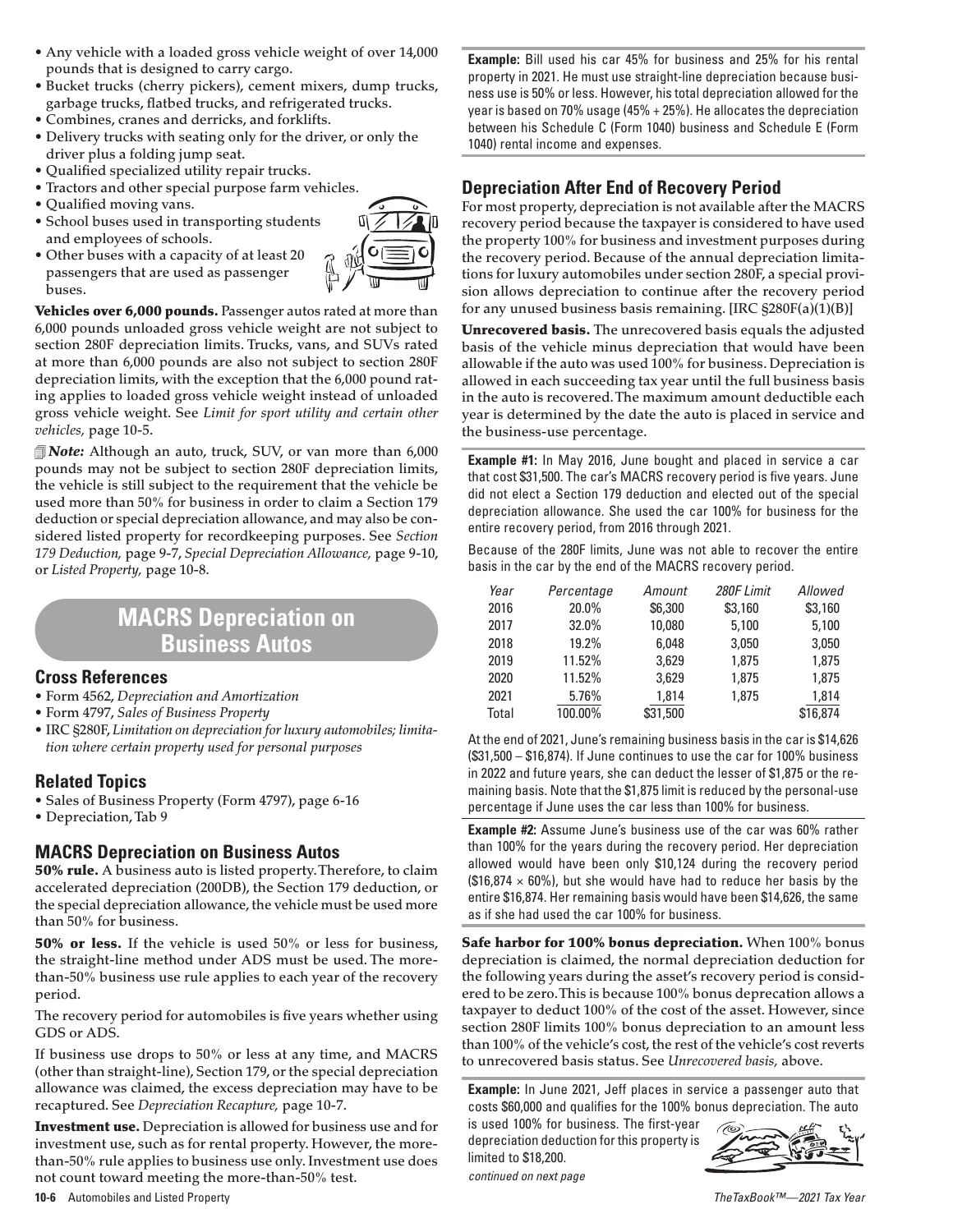Jeff has to wait until the year 2027 to start recovering the unrecovered basis of \$41,800, since that is the first year after the end of his normal recovery period. At that time, he will be subject to the annual limitation of \$5,860 per year.

Had Jeff elected out of 100% bonus depreciation, he could have depreciated up to \$10,200 in 2021, \$16,400 in 2022, \$9,800 in 2023, and \$5,860 in 2024 and each succeeding year until his unrecovered basis is fully recovered.

**Safe harbor.** In Rev. Proc. 2019-13, the IRS issued a safe harbor rule designed to correct this inequity. The safe harbor applies to a passenger auto, other than a leased passenger auto, that:

- Is acquired and placed in service after September 27, 2017,
- Is qualified property for which 100% special depreciation is allowable,
- Has an unadjusted depreciable basis exceeding the first-year limitation under section 280F, and
- The taxpayer does not elect to expense under Section 179.

The safe harbor allows the taxpayer to claim depreciation during each year of the auto's normal recovery period. The deduction is limited to the lesser of:

- The applicable annual limitation, or
- Depreciation computed using depreciation table percentages on the unadjusted basis of the auto reduced by the first-year limitation amount claimed.

If business use of the passenger auto drops to 50% or less in a subsequent tax year, this safe harbor method ceases to apply.

*Making the safe harbor election.* A taxpayer elects this safe harbor method of accounting by applying it to the second year of the auto's recovery period. Special rules apply to short tax years. See *Short Tax Year Depreciation,* page 9-6.

### **Converting Personal Use Auto to Business Use**

If a vehicle was used 100% for personal use in its first year owned, then used at least partially for business in a later year, the basis for depreciation is the lesser of FMV or the adjusted basis of the vehicle on the date of conversion. For regular depreciation purposes, the vehicle is considered to be placed in service on the date of conversion. If the vehicle was acquired in a prior year, the Section 179 deduction and special depreciation allowance are not allowed.

Standard mileage rate. The lesser of FMV or adjusted basis rule does not apply when the standard mileage rate is used.

**Mileage records.** Often, if a vehicle is converted from personal use to business use, mileage records are not kept for the period of time before the conversion. In this case, determine the business use percentage for the year as follows.

- 1) Determine the business use percentage for the period after the conversion.
- 2) Multiply the percentage from (1) by a fraction. The numerator is the number of months the vehicle is used for business, and the denominator is 12.

**Example:** Austin uses a car for personal purposes only for the first six months of the year. During the last six months of the year, Austin drives the car for a total of 15,000 miles of which 12,000 are for business. Austin's business use of the vehicle for the year is 40% (12,000 ÷  $15,000 = 80\% \times 6/12 = 40\%$ .

## **Converting Business Use Auto to Personal Use**

If a vehicle is no longer used for business, it is not a taxable transaction until the vehicle is sold or otherwise disposed of.

*Exception:* If 200DB, the Section 179 deduction, or special depreciation allowance was claimed, and the vehicle is still within the MACRS recovery period, a drop in business use to 50% or less will trigger depreciation recapture. See *Depreciation Recapture,* below.

## **Depreciation Recapture**

The term "depreciation recapture" refers to the amount of gain that is treated as ordinary income upon the sale or other disposition of property. Depreciation may need to be recaptured if: 1) The vehicle is sold or otherwise disposed of, or



2) Business use of the vehicle drops to 50% or less.

Gain that is treated as capital gain is not depreciation recapture. See *Sale of Business Auto,* below.

Business use drops to 50% or less. The Section 179 deduction, special deprecation allowance, and MACRS 200DB depreciation must be recaptured if, during the recovery period, the business use of the vehicle drops to 50% or less. The recaptured amount is the excess of the Section 179 deduction, special depreciation allowance, and 200DB depreciation versus what would have been allowed had straight-line depreciation been claimed for every year.

*Self-employment tax on depreciation recapture.* The amount of depreciation recaptured because business use of a vehicle dropped to 50% or less must be reported as ordinary income, and is also subject to self-employment tax. This depreciation recapture is reported on Part IV of Form 4797, *Sales of Business Property.*

Depreciation recaptured because of the sale of an automobile is treated as ordinary income, but it not subject to self-employment tax. See *Reporting depreciation recapture,* below.

Reporting depreciation recapture. Depreciation recapture is first reported on Form 4797, *Sales of Business Property,* and is then carried to the related form or schedule. The path of reporting depreciation recapture depends on whether the depreciation was recaptured because business use dropped to 50% or less, or recaptured because the vehicle was sold.

*Reporting depreciation recapture when vehicle is sold.* Depreciation recapture due to the sale of a vehicle is reported on Part III, Form 4797. The gain flows through from Form 4797 and depreciation recapture is reported on Schedule 1 (Form 1040), *Additional Income and Adjustments to Income,* as ordinary income. Any remaining capital gain is reported on Schedule D (Form 1040), *Capital Gains and Losses.* See *Sales of Business Property (Form 4797),* page 6-16.

*Reporting depreciation recapture when business use drops to 50% or less.* Depreciation recapture due to business use falling to 50% or less is computed on Part IV, Form 4797, and is then carried to the form or schedule on which the depreciation was originally deducted. For a sole proprietor, depreciation recapture is carried to Schedule C (Form 1040) and reported as other income. Depreciation recaptured because business use dropped to 50% or less will also increase self-employment tax for the year of recapture.

## **Sale of Business Auto**

If a vehicle used for business is sold, the portion of any gain that represents depreciation allowed or allowable, including the Section 179 expense and the special depreciation allowance, is recaptured as ordinary income. The amount recaptured is the lesser of the gain from the sale or the depreciation allowed or allowable.

Depreciation in year of sale. Under general MACRS rules, under the half-year convention, depreciation in the year of sale is generally 50% of the total MACRS deduction that would have been allowed if there was no sale. An exception to this is if the auto was originally placed in service under the mid-quarter convention rules. See *Conventions,* page 9-5.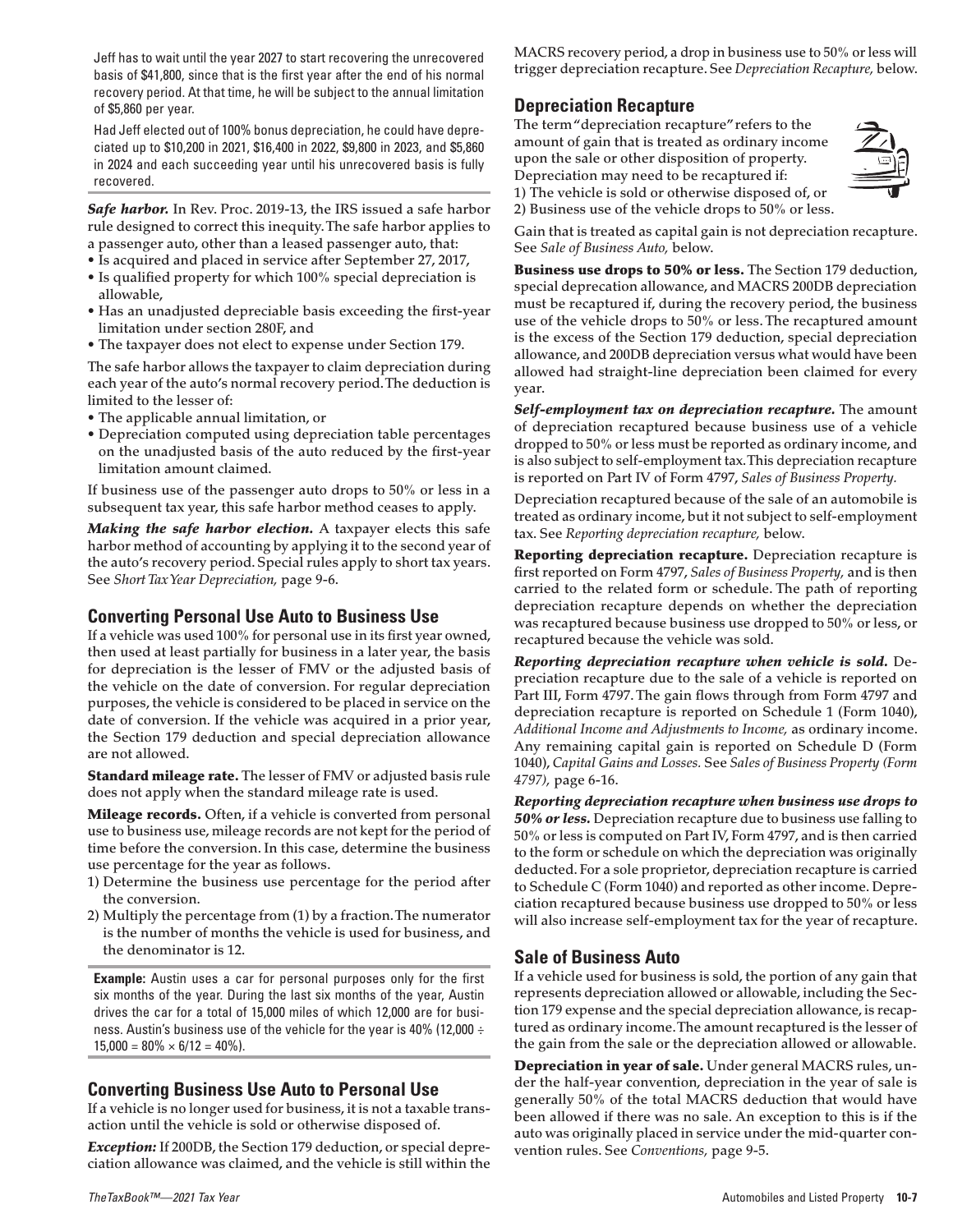Section 280F limit in year of sale. The depreciation limitation under section 280F in the year of sale is the same as if the auto was not sold during the year. Even if the half-year or mid-quarter convention applies, the full section 280F limit is available.

**Example:** Edy purchased a car for \$75,000 on June 1, 2019, and used it 90% for business in 2019, 2020, and 2021 before selling it on July 1, 2021.

Assume no Section 179 expense or special depreciation allowance was taken. Depreciation allowed or allowable is calculated as follows.

| 2019 | $$75,000 \times 90\% \times 20\% = $13,500$              |  |
|------|----------------------------------------------------------|--|
|      |                                                          |  |
| 2020 | $$75.000 \times 90\% \times 32\% = $21.600$              |  |
|      |                                                          |  |
| 2021 | $$75.000 \times 90\% \times 19.2\% \times 50\% = $6.480$ |  |
|      |                                                          |  |
|      | Total depreciation allowed or allowable  \$30,060        |  |

Edy's basis for purposes of the sale equals \$44,940 (\$75,000 minus \$30,060).

## **Business Auto Trade-In Rules**

Prior to 2018, when a business auto was traded in for a new vehicle, like-kind exchange rules applied and any gain on the transaction could be deferred. Beginning in 2018, personal property, including vehicles, is not covered under like-kind exchange provisions. Under these rules, trade-in of a vehicle is reported as two transactions, the sale of the old vehicle and the purchase of a new one. Gain on the old auto cannot be deferred, and must be reported on Form 4797, *Sales of Business Property.* See *Like Kind Exchanges (Form 8824),* page 6-19.

### **Leased Autos**

The standard mileage rate is allowed for leased vehicles. If chosen, the standard mileage rate must be used for the first year placed in service and continued for the entire lease term.

If the taxpayer uses the actual expense method, the business percentage of each lease payment is allowed as a current deduction.

Lease down payment. The deduction for the down payment on business use of a leased vehicle is amortized over the lease term.

**Example:** Rico is a sole proprietor. He leased a car to use 100% for business. The lease term is 36 months, and Rico put a down payment of \$2,500 toward the lease. His monthly lease payments are \$450. Rico will use the actual expense method for deducting his auto expenses. Rico deducts \$519 per month as a lease expense.

Lease inclusion amount. To apply the section 280F limits to leased vehicles, the taxpayer's expense for lease payments must be reduced. Although this reduction is called a "lease inclusion amount," the amount must be subtracted from total lease payments made. This provision applies to vehicles leased for a term of 30 days or more, with a cost greater than \$51,000 (2021).

For each tax year during the lease, determine the lease inclusion amount using the following steps.

- 1) Find the yearly inclusion amounts from the *Lease Inclusion Tables,* page 10-10, based on the FMV of the vehicle on the first day of the lease term.
- 2) Prorate the dollar amount shown by the number of days of the lease term included during the tax year.
- 3) Multiply the amount from (2) by the business percentage for the year. Subtract this amount from the lease payments made during the year to determine the allowable deduction for lease payments.

**Example:** Amber is a sole proprietor. She leased a car on January 17, 2021, and her first monthly lease payment is on February 1. The lease term is 36 months, and the FMV of the car is \$79,500. Amber uses the car 75% for business each year. Her lease payment is \$585 per month. Using the *Lease Inclusion Tables,* page 10-10, Amber computes her lease inclusion amounts for each year as follows.

| Тах  | Table  | Proration | <b>Business</b> | <i>Inclusion</i> |
|------|--------|-----------|-----------------|------------------|
| Year | Amount |           | Percentage      | Amount           |
| 2021 | \$9    | 348/365   | 75%             | \$6              |
| 2022 | \$21   | 365/365   | 75%             | \$16             |
| 2023 | \$30   | 365/365   | 75%             | \$23             |
| 2024 | \$37   | 16/366    | 75%             | \$1              |

For 2021, the lease inclusion amount of \$6 is subtracted from Amber's total lease payments reported as expenses on Schedule C (Form 1040).

|                                                           | (6) |
|-----------------------------------------------------------|-----|
| Lease expense deduction on Schedule C (Form 1040) \$4,820 |     |

# **Listed Property**

MOVIF

#### **Cross References**

- Form 4562, *Depreciation and Amortization*
- IRS Pub. 946, *How to Depreciate Property*
- IRC §274(d), *Substantiation required*
- IRC §280F(d)(4), *Listed Property*

## **Related Topics**

- Schedule C Recordkeeping and Substantiation Rules, Tab 5
- Substantiating Meals, Travel, and Lodging, Tab 8
- Depreciation, Tab 9

## **Listed Property**

Listed property is any of the following.

- Passenger automobiles weighing 6,000 pounds or less.
- Any other property used for transportation if the nature of the property lends itself to personal use, such as motorcycles, pickup trucks, sport utility vehicles, etc.
- Property generally used for entertainment, recreation, or amusement (including photographic, phonographic, communication, and video recording equipment).
- Computers or peripheral equipment placed in service before 2018.

*Exceptions:* Listed property does not include:

- 1) Photographic, phonographic, communication, or video equipment used exclusively in a taxpayer's trade or business or at the taxpayer's regular business establishment,
- 2) An ambulance, hearse, or vehicle used for transporting persons or property for compensation or hire, or
- 3) Any truck or van that is a qualified nonpersonal use vehicle. See *Qualified Nonpersonal-Use Vehicles,* page 10-5.

For purposes of the exceptions above, a portion of the taxpayer's home is treated as a regular business establishment only if that portion meets the requirements for deducting expenses attributable to the business use of a home. However, for any property listed in (1) above, the regular business establishment of an employee is his or her employer's regular business establishment. See *Business Use of Home,*Tab 5.

## **Rules for Listed Property**

Deductions for listed property (other than certain leased property) are subject to special rules and limits.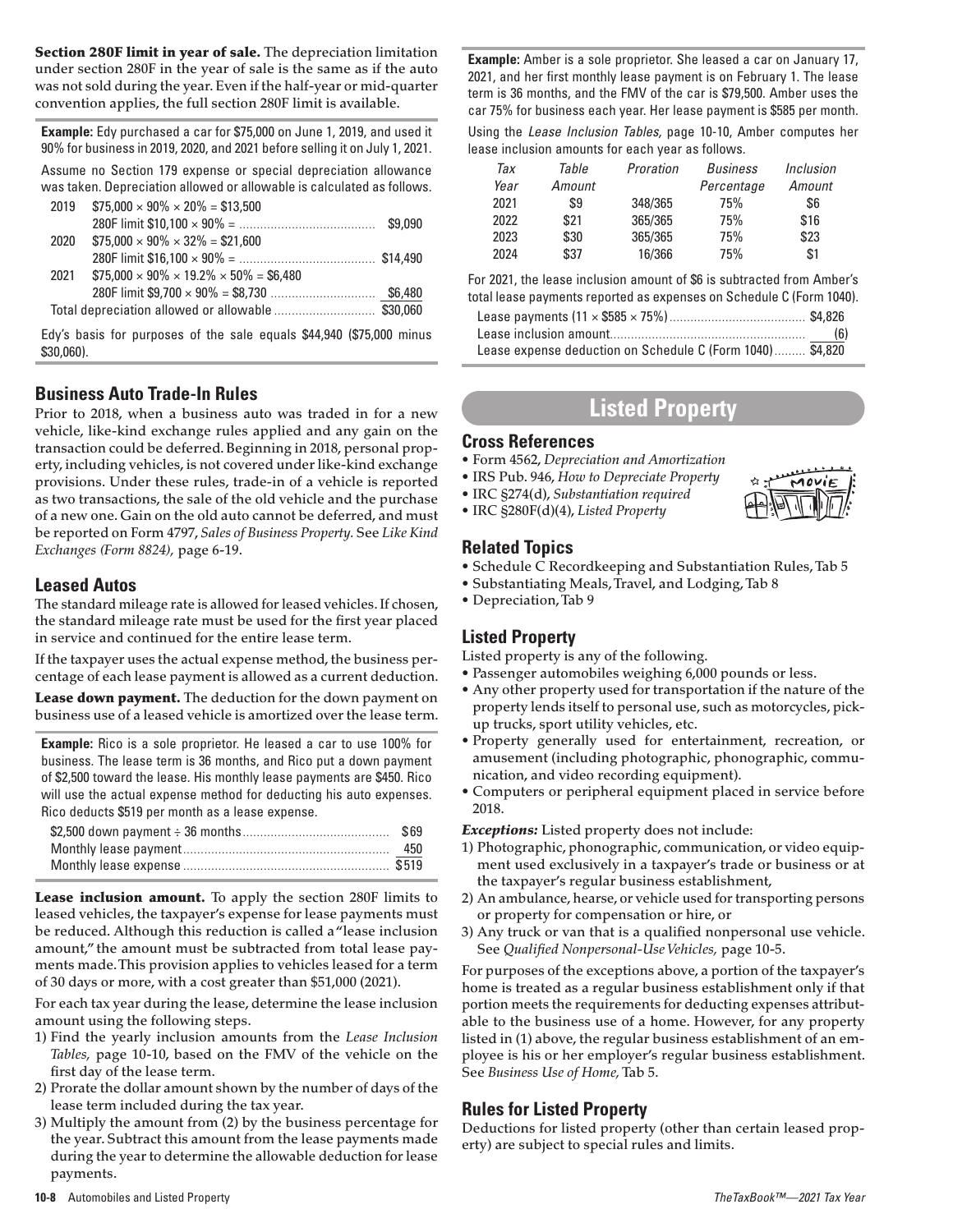**Deduction for employees.** If the taxpayer's use of the property is not for his or her employer's convenience or is not required as a condition of employment, he or she cannot deduct depreciation or rent expenses for use of the property as an employee.

*Note:* For tax years 2018 through 2025, unreimbursed employee business expenses including transportation and auto expenses are not deductible as a miscellaneous itemized deduction. However, reservists, performing artists, and fee-based government officials may be entitled to an above-the-line deduction for these expenses on Schedule 1, (Form 1040). Reimbursements under accountable plans are still allowed.

Business-use requirement. If the property is not used predominantly (more than 50%) for qualified business use, the taxpayer cannot claim the Section 179 deduction or a special depreciation allowance. In addition, the taxpayer must compute any depreciation deduction under the Modified Accelerated Cost Recovery System (MACRS) using the straight-line method over the ADS recovery period. Any excess depreciation claimed in previous years may have to be recaptured (included in income). A similar inclusion amount applies to certain leased property.

*Qualified business use.* Qualified business use of listed property is any use of the property in a taxpayer's trade or business. However, it does not include the following uses.

- The leasing of property to any 5% owner or related person, to the extent the property is used by a 5% owner or person related to the owner or lessee of the property.
- The use of property as pay for the services of a 5% owner or related person.
- The use of property as pay for services of any person (other than a 5% owner or related person), unless the value of the use is included in that person's gross income and income tax is withheld on that amount where required.

*5% owner.* For a business entity that is not a corporation, a 5% owner is any person who owns more than 5% of the capital or profits interest in the business.

*Recordkeeping.* No deduction will be allowed for listed property that is not substantiated by adequate records. See *Recordkeeping for Listed Property,* next column.

Passenger automobile limits and rules. Annual limits apply to depreciation deductions (including section 179 deductions and any special depreciation allowance) for certain passenger automobiles. The deduction of any unrecovered basis resulting from these limits is continued after the end of the recovery period. See *Business Autos,* page 10-2.

### **Depreciation for Listed Property**

Listed property must meet the predominant-use requirement, which means it must be used more than 50% in a qualified business, in order to use the Section 179 deduction, the special depreciation allowance, or declining balance depreciation. If the listed property is not used more than 50% for business, depreciation must be computed using the straight-line method over the asset's ADS recovery period. See *Alternative Depreciation System (ADS),* page 9-4.

*Investment use of listed property.* Although property used in an investment activity, such as for maintenance of rental property, may be eligible for cost recovery through depreciation, investment activity is not considered business use for purposes of the predominant use requirement.

**Example:** Sarah uses videorecording equipment 50% of the time to manage her rental property. She also uses the videorecording equipment 40% of the time in her part-time consumer research business. Sarah does not use the videorecording equipment predominantly for qualified business use. Therefore, she cannot use the Section 179

deduction, special depreciation allowance, or a declining balance method for computing her deduction. She must depreciate the videorecording equipment straight-line over the ADS recovery period. However, the combined business and investment use for determining the total depreciation deduction is 90%.

*Recapture if business use falls to 50% or less.* If listed property was used more than 50% in a qualified business, and the percentage of business use falls to 50% or less in a later year, the taxpayer must recapture the amount of depreciation in excess of what would have been deducted if the property was depreciated using straight-line over the ADS recovery period. See *Depreciation Recapture,* page 10-7.

### **Recordkeeping for Listed Property**

No deduction will be allowed for business autos or other listed property unless the taxpayer can prove the business use with adequate records or sufficient evidence corroborating the taxpayer's own statements.

Required documentation. The records must support the amount, time and place, business purpose, and business relationship to the taxpayer. [IRC §274(d)]



Sampling. A taxpayer can maintain an adequate record for part of a tax year and use that record to support his or her business and investment use of listed property for the entire tax year if it can be shown by other evidence that the period is representative of the use throughout the year.

**Example:** Denise operates an interior decorating business. She uses her automobile for local business visits to the homes or offices of clients, for meetings with suppliers and subcontractors, and to pick up and deliver items to clients. There is no other business use of the automobile. She maintains adequate records for the first three months of the year showing that 75% of the automobile use was for business. Subcontractor invoices and paid bills show that her business continued at approximately the same rate for the rest of the year. If there is no change in circumstances, such as the purchase of a second car for exclusive use in her business, the determination that her combined business/investment use of the automobile for the tax year is 75% rests on sufficient supporting evidence.

**Example:** Bill is a salesman in a large metropolitan area for a company that manufactures household products. For the first three weeks of each month, he occasionally uses his own automobile for business travel within the metropolitan area. During these weeks, his business use of the automobile does not follow a consistent pattern. During the fourth week of each month, he delivers all business orders taken during the previous month. The business use of his automobile, as supported by adequate records, is 70% of its total use during that fourth week. However, because the fourth week of the month is not representative of his overall use, Bill cannot use 70% as his business use percentage.

Automobiles. Taxpayers using either the standard mileage rate method or the actual expense method must keep a record of total miles driven throughout the year as well as the business purpose and number of miles driven for business. One method is to use beginning and ending odometer readings. See *Standard Mileage Rate vs. Actual Expenses,* page 10-3.

*Mileage logs.* The mere existence of a mileage log is not sufficient if the entries are too generalized or not supported by other corroborating evidence.

*Standard mileage rate method.* In addition to the mileage records, taxpayers should keep substantiation for other deductible expenses such as auto loan interest, personal property taxes, parking fees, and tolls. See *Costs not included in the standard mileage rate,* page 10-3.